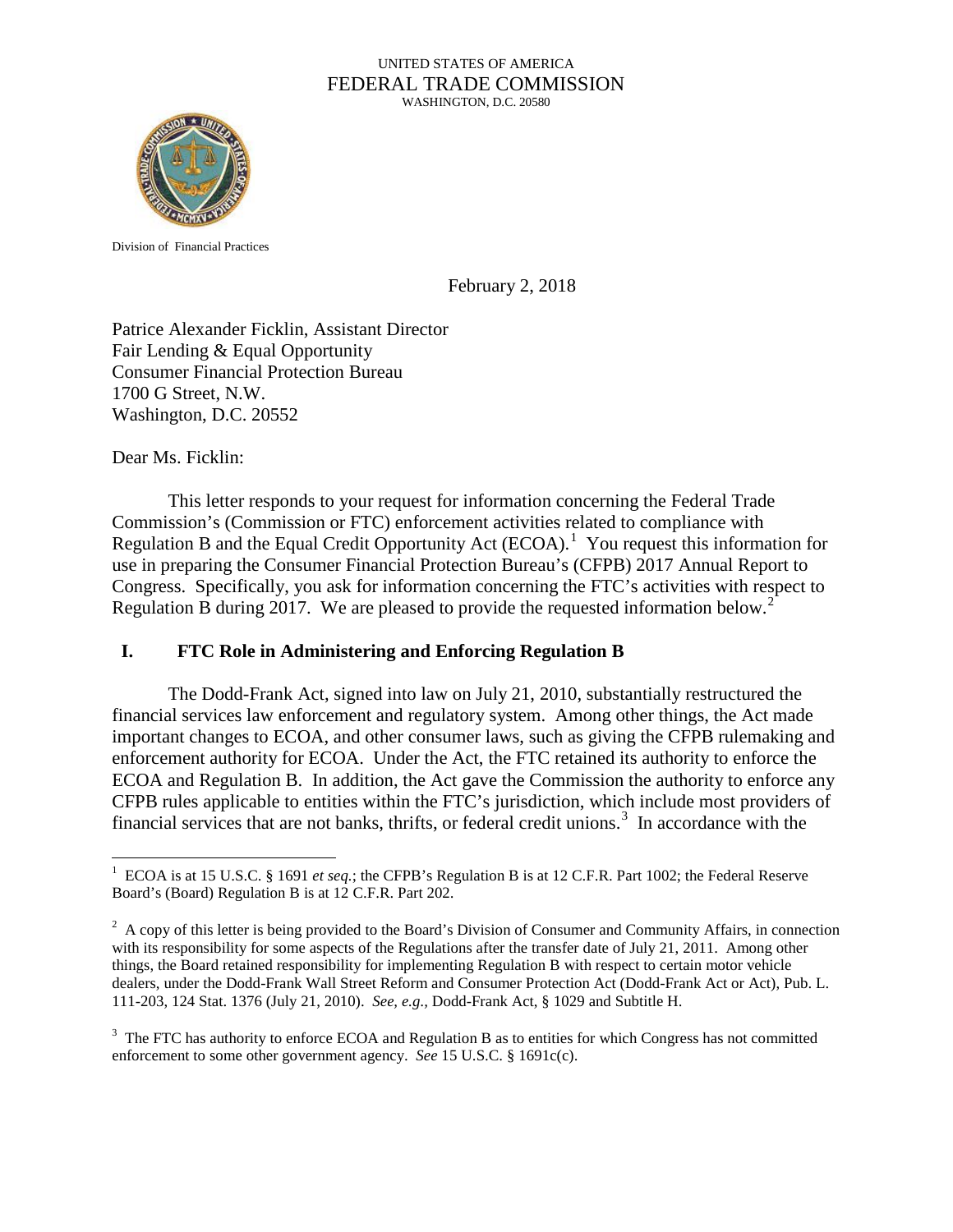coordinating certain law enforcement, rulemaking, and other activities with the CFPB. $4$ memorandum of understanding that the Commission and the CFPB entered into in January 2012 and reauthorized in 2015, and consistent with the Dodd-Frank Act, the Commission has been

## **II. Regulation B (ECOA)**

In 2017, the FTC engaged in research and policy development related to ECOA. Further, the Commission provided the public with business and consumer education materials to promote business compliance with the law and to help consumers protect themselves from noncompliant businesses. This letter provides information regarding some of the FTC's research and policy development and educational initiatives.<sup>5</sup>

# **A. Fair Lending: Research and Policy Development**

 **FinTech Series: Artificial Intelligence and Blockchain.** In 2017, the FTC hosted the third forum in its FinTech series that explores emerging financial technology and its implications for consumers; this forum focused on artificial intelligence (AI) and blockchain.<sup>[6](#page-1-2)</sup> Among other and the ways in which those technologies may reshape many financial transactions and how consumers borrow, spend, share, and manage money. AI may present opportunities that benefit algorithms.<sup>7</sup> The forum examined potential challenges that may occur when using AI to inform topics, the forum explored technologies that deal with large data sets, as do AI and blockchain, consumers, and may involve cheaper and easier access to financial services, better decisionmaking tools, personalized assistance, or other benefits from use of these data sets and

<span id="page-1-2"></span> $6$  The FinTech series brought together researchers, industry representatives, law enforcement agencies, and consumer advocates for half-day discussion sessions focusing on consumer protection and emerging financial technology. *See FinTech Forum: Artificial Intelligence and Blockchain*, March 9, 2017, *available at*  and transcript of the forum are available at that site. Artificial intelligence focuses on the capability for machines to now is being explored for other consumer-focused uses including payment systems and "smart contracts." *See id*. https://www.ftc.gov/news-events/events-calendar/2017/03/fintech-forum-blockchain-artificial-intelligence. A video mimic human thinking or actions, including learning and problem solving; its technology may be used, for example, to provide personalized financial services for consumers. Blockchain technology involves a distributed digital ledger for recording transactions that can be shared widely; it first emerged as a foundation for digital currency and

<span id="page-1-3"></span> <sup>7</sup>*See* Remarks of Morgan Reed, Exec. Dir., ACT/The App Association, Transcript – Panel 1 at 1, *available at*  panel 1 transcript.pdf. As noted in the FTC's Big Data report, released and reported on last year, use of AI- *Exclusion? Understanding the Issues* (Jan. 2016), *available at* https://www.ftc.gov/system/files/documents/public\_events/1051963/ftc\_fintech\_forum\_ai\_and\_blockchain\_enabled data analytics to make credit decisions can implicate ECOA. *See Big Data: A Tool for Inclusion or*  https://www.ftc.gov/system/files/documents/reports/big-data-tool-inclusion-or-exclusion-understanding-

issues/160106big-data-rpt.pdf. The Commission's vote to issue the report was 4-0; then-Commissioner Ohlhausen

<span id="page-1-0"></span>l <sup>4</sup>*See* FTC, Press Releases, *Federal Trade Commission, Consumer Financial Protection Bureau Pledge to Work*  events/press-releases/2015/03/ftc-cfpb-reauthorize-memorandum-understanding; *see also* Dodd-Frank Act, § 1024. *Together to Protect Consumers*, Jan. 23, 2012, *available at* https://www.ftc.gov/opa/2012/01/ftccfpb.shtm, and *FTC, CFPB Reauthorize Memorandum of Understanding*, Mar. 12, 2015, *available at* https://www.ftc.gov/news-

<span id="page-1-1"></span> $5$  Your letter also asks for specific data regarding compliance examinations, including the extent of compliance, number of entities examined, and compliance challenges experienced by entities subject to the FTC's jurisdiction. The Commission does not conduct compliance examinations or collect compliance-related data concerning the nonbank entities within its jurisdiction. As a result, this letter does not provide this information.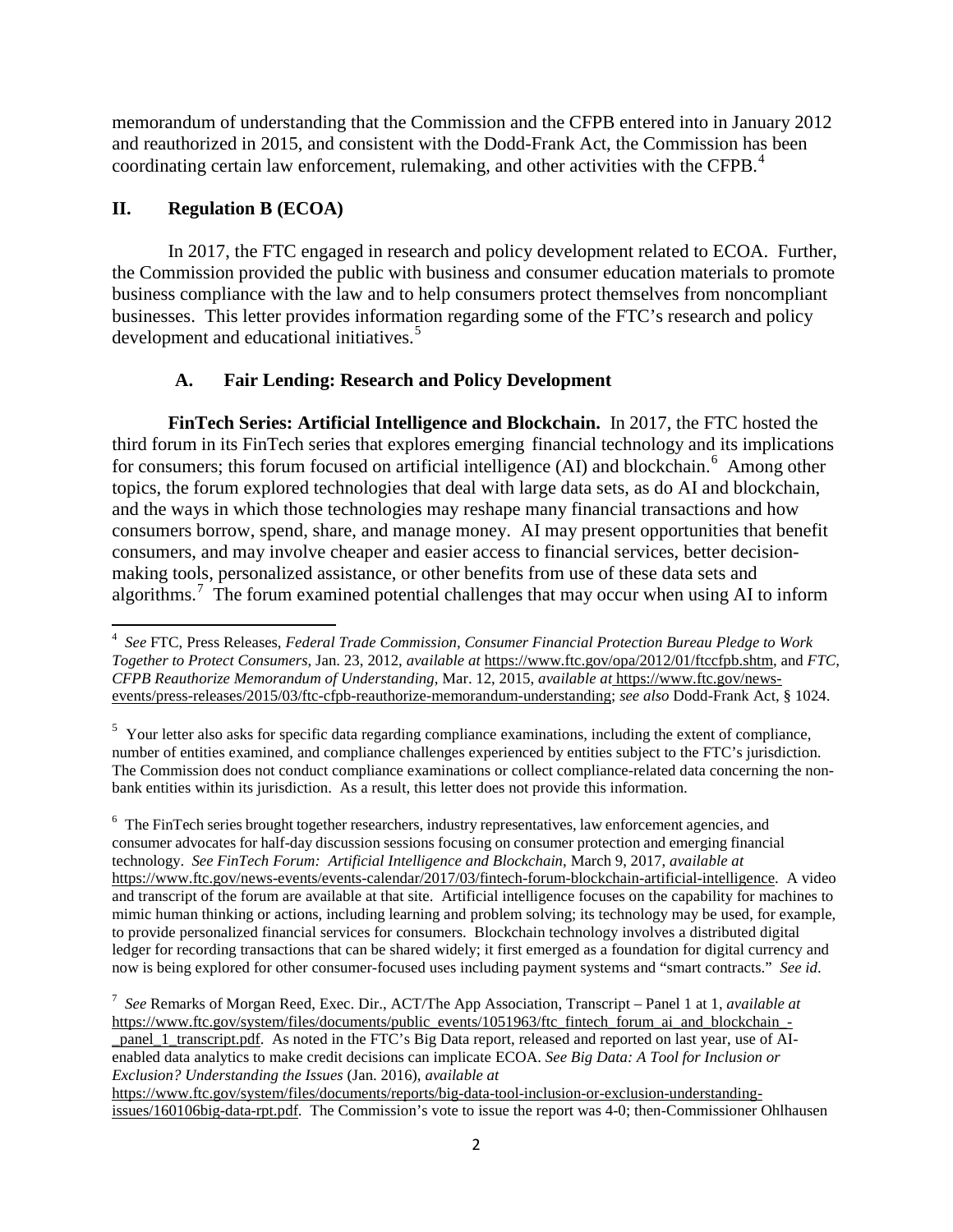credit decisions.<sup>[8](#page-2-0)</sup> Panelists discussed how summarized credit statistics could be based on related to marital status and age, among others, and possible solutions to reduce that bias.<sup>9</sup> information like geography and zip codes, which can introduce bias in some cases, including that

 Management and Budget, the FTC began work on a qualitative study of consumers' experiences in buying and financing automobiles at dealerships.<sup>[10](#page-2-2)</sup> The study, which included in-depth consumer interviews and review of consumers' purchase and finance documents, is designed to assist the FTC by providing useful insights into consumer understanding of the automobile purchasing and financing process at dealerships.<sup>[11](#page-2-3)</sup> Assessment and review of information with the laws the FTC enforces, such as the FTC Act and ECOA. **Auto Buyer Study.** In 2017, following receipt of clearance from the Office of pertaining to the study is currently continuing. While the results will not be generalizable to the U.S. population, the FTC believes that the information will offer meaningful information about the consumers' experiences, and help focus FTC initiatives in this area, such as consumer education about the purchase and financing process and business education to foster compliance

agency representatives.<sup>12</sup> The Task Force is part of the agency's ongoing collaborative effort to **ECOA in the Military Area.** Protecting military consumers is a priority for the FTC. In September 2017, the FTC announced the Military Task Force, comprised of a cross-section of provide resources for military consumers, and is aimed at identifying their needs and developing initiatives to empower servicemembers, veterans, and their families, including through law

 $\overline{\phantom{a}}$ issued a separate statement, *Separate Statement of Commissioner Ohlhausen, Big Data: A Tool for Inclusion or Exclusion* (Jan. 6, 2016), *available at* 

https://www.ftc.gov/system/files/documents/public\_statements/904483/160106bigdatarptmokstmt.pdf .

<span id="page-2-0"></span> <sup>8</sup>*See* Remarks of Pam Dixon , Exec. Dir., World Privacy Forum, Transcript – Panel 1 at 5, 11, *available at*  https://www.ftc.gov/system/files/documents/public\_events/1051963/ftc\_fintech\_forum\_ai\_and\_blockchain\_- \_panel\_1\_transcript.pdf. *See* Remarks of Rayid Ghani, Dir., Center for Data Science & Public Policy, University of Chicago, Transcript – Panel 1 at 11-12, *available at id.* Deidre Mulligan, Assoc. Prof. UC Berkeley School of Information, Transcript – Panel 1 at 12, *available at id.* 

<span id="page-2-1"></span> <sup>9</sup>*See* Remarks of Pam Dixon, Exec. Dir., World Privacy Forum, Transcript – Panel 1 at 17, *available at id. See also* Remarks of Deidre Mulligan, Assoc. Prof., UC Berkeley School of Information, Transcript – Panel 1 at 19, *available at id*.

<span id="page-2-2"></span> $10$  Generally, the sample group of consumers is designed to be racially diverse, and include participants of both sexes. The contractor also has focused on including a mix of ages and income levels, and a mix of consumers who purchased and financed a vehicle from franchise, independent, and buy here pay here dealers. The study involves only voluntary consumer participation. For more information about the study, *see* FTC, Press Release, *FTC Announces Second Federal Register Notice on Proposed Study of Consumers' Experiences Buying and Financing Automobiles from Auto Dealers*, Sept. 13, 2016, *available at* https:/[/www.ftc.gov/news-events/press-releases/2016/09/ftc-announces](http://www.ftc.gov/news-events/press-releases/2016/09/ftc-announces-second-federal-register-notice-proposed-)[second-federal-register-notice-proposed-s](http://www.ftc.gov/news-events/press-releases/2016/09/ftc-announces-second-federal-register-notice-proposed-)tudy, reported on last year. In that release, the Commission noted it had effort that yielded more than 200 actions for fraud, deception, and other illegal practices. brought more than 25 cases in the auto purchase and financing area since 2011, including those in a federal-state

<span id="page-2-3"></span> $11$  Interview participants and their personal identifying information, including credit scores, are anonymized in the information received by the FTC, and protected by the study firm.

<span id="page-2-4"></span> <sup>12</sup>*See* FTC, Press Release, *FTC Launches Website Dedicated to New Military Lending Task Force*, Sept. 25, 2017, *available at* https://www.ftc.gov/news-events/press-releases/2017-09/ftc-launches-website-dedicated-new-militarytask-force.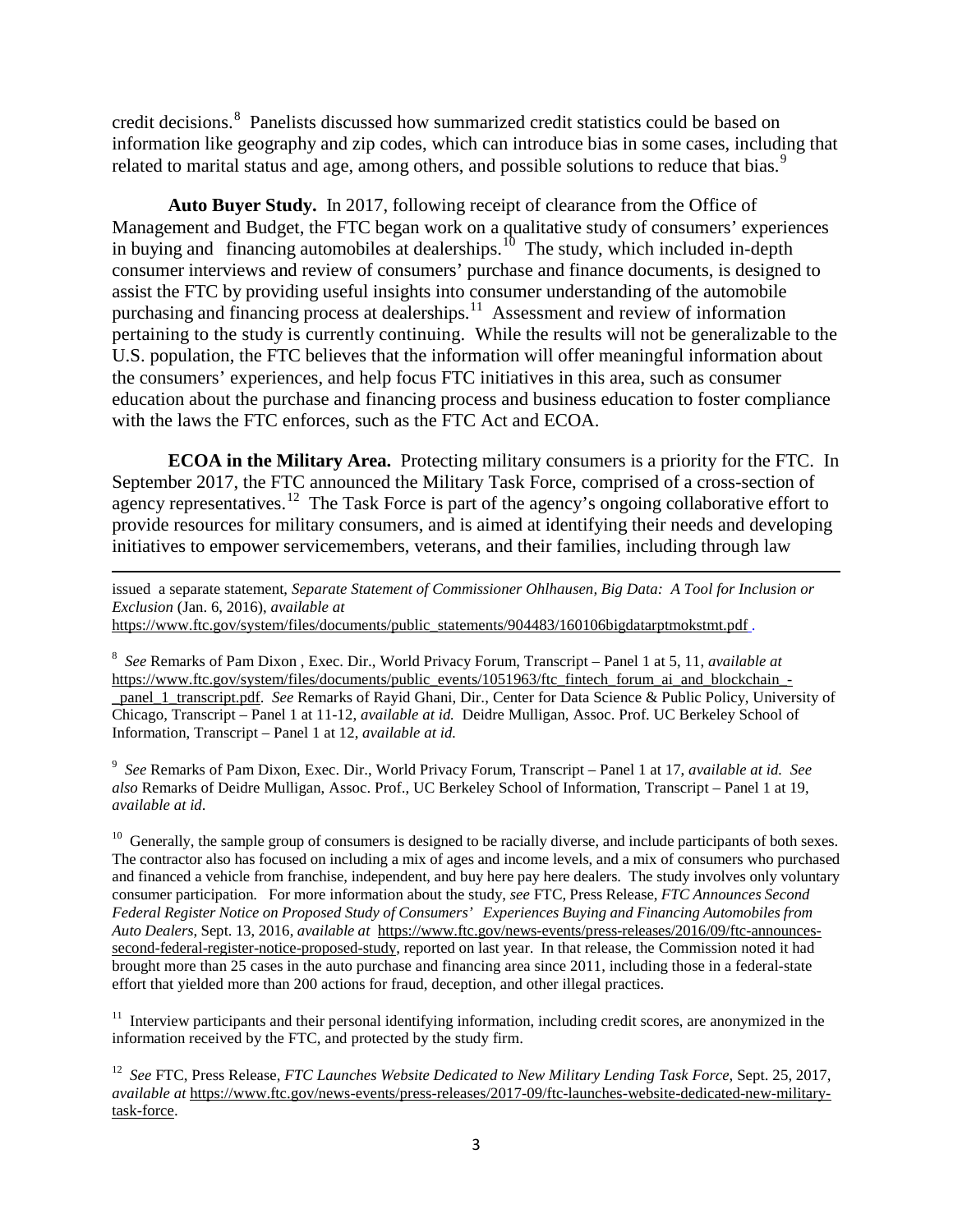enforcement actions. Additional information concerning FTC initiatives to assist military consumers is included below.

### **1. Military Consumer Financial Workshop: Protecting Those Who Protect Our Nation (Texas)**

servicemembers in all branches and veterans.<sup>13</sup> The workshop focused on diverse financial topics for military consumers including, among other things, auto purchase, financing, and remedies; and financial literacy and capability. The workshop included discussion of how servicemembers - who are often young with no established credit history - could be denied credit these problems. $^{14}$  $^{14}$  $^{14}$ The FTC hosted a workshop bringing together military consumer advocates, consumer groups, government representatives (local, state, and federal), military legal services and legal clinics (including those at universities), all service branches, and industry representatives to examine financial issues and scams that can affect military consumers, including active duty leasing; student and other lending, including installment credit practices; legal rights and or receive the worst or high rates and terms, and how best to assist servicemembers in addressing

#### **2. Protecting Military Consumers: A Common Ground Conference (California)**

 The FTC also hosted a Common Ground conference focused on protecting military and other issues affecting military servicemembers and their families. The conference examined: strategies; and resources available to servicemembers.<sup>15</sup> The workshop included discussion of consumers. The conference brought together and trained military attorneys, law enforcement personnel, and consumer protection officials to identify, prevent, and respond to consumer fraud current and emerging issues impacting servicemembers and their families; federal, state, and local consumer protection laws; effective consumer fraud prevention, detection, and resolution the antidiscrimination provisions of ECOA and Regulation B.

### **3. ABA Legal Assistance for Military Personnel**

 $\overline{\phantom{a}}$ 

 Legal Assistance for Military Personnel (ABA LAMP). The ABA LAMP Committee supports The FTC staff is a liaison to the American Bar Association's Standing Committee on initiatives to deliver legal assistance and services to servicemembers, veterans, and their families. Among other things, FTC staff have addressed in ABA LAMP trainings and meetings issues

<span id="page-3-0"></span> <sup>13</sup>*See* FTC, Press Release, *Military Consumer Financial Protection Workshop: Protecting Those Who Protect Our*  military-consumer-financial-workshop. A video of the workshop is available at that site. *Nation*, July 19, 2017, *available at* https://www.ftc.gov/news-events/press-releases/2017/04/ftc-announces-2017-

<span id="page-3-1"></span><sup>&</sup>lt;sup>14</sup> See generally Remarks of Dwain Alexander II, Capt. Ret. USN, Attorney, U.S. Navy Region Legal Service Office, Mid Atlantic, Legal Assistance Department, *available at* https://www.ftc.gov/news-events/audiovideo/video/military-consumer-workshop-panel-1-military-consumers-experience-auto.

<span id="page-3-2"></span> <sup>15</sup>*See* FTC, *Protecting Military Consumers: A Common Ground Conference*, Sept. 7, 2017, *available at*  https://www.ftc.gov/news-events/events-calendar/2017/09/protecting-military-consumers-common-groundconference.